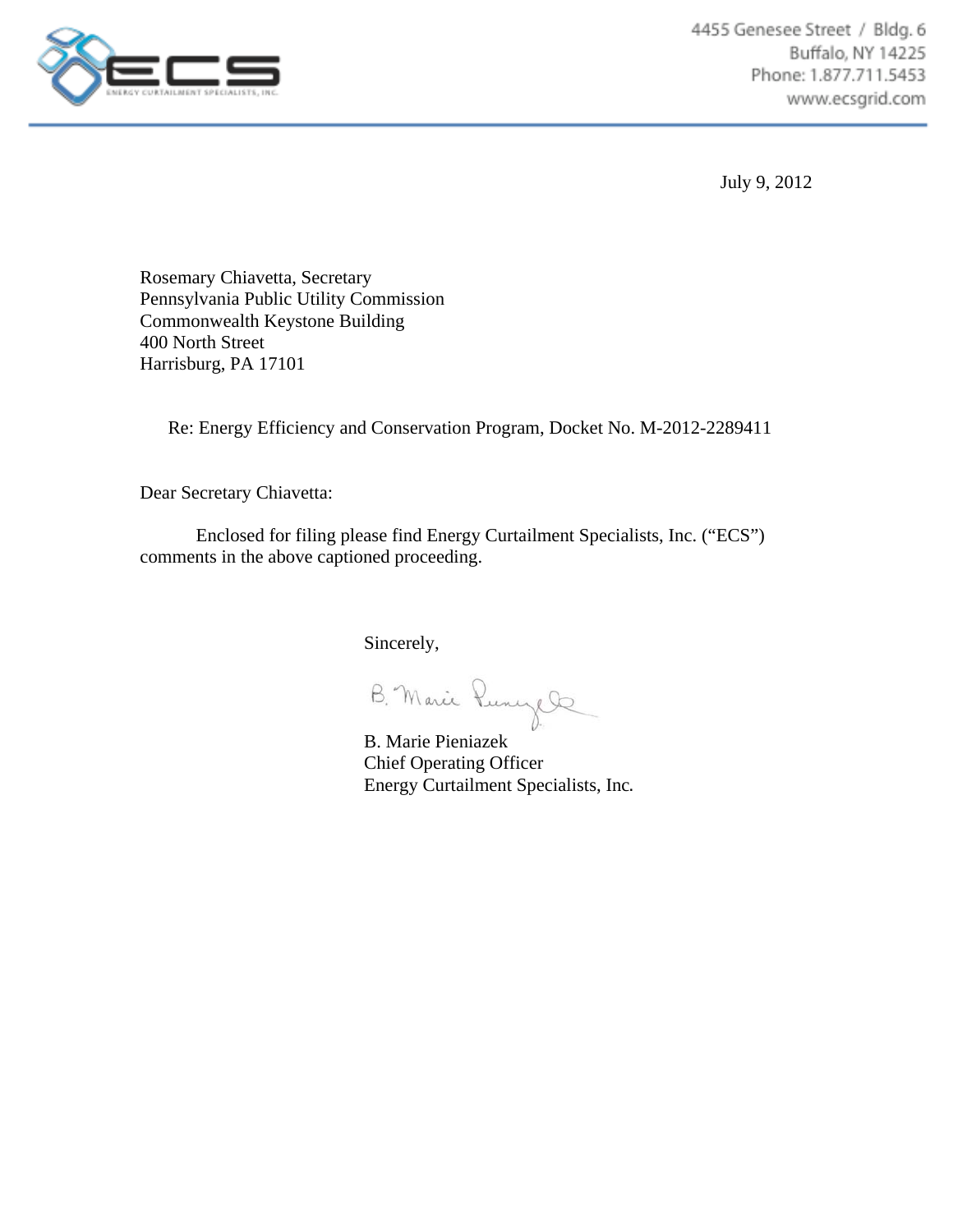# **COMMENTS OF ENERGY CURTAILMENT SPECIALISTS, INC. DOCKET NO. M-2012-2289411**

Energy Curtailment Specialists, Inc. ("ECS") respectfully submits these comments as a reply to various comments submitted, pertaining to the Commission's Tentative Implementation Order. The order was discussed at a Commission stakeholder meeting on June 5, 2012, and while comments were due on June 25, 2012, and reply comments to be submitted by July 6, 2012, ECS respectfully seeks the ability to file our comments out of time. ECS appreciates being given the opportunity to address the issues surrounding the implementation order and would like to do so here.

ECS is a large privately held demand response provider in North America, has participated in the Act 129 demand response program since its implementation and currently holds a sizable amount of megawatts (MW) enrolled in the program through its customers. While we respect the decision of the Commission to exclude demand response from Phase II, we do not agree with it for a number of reasons, and instead support a proposal to extend the existing programs by one year, allowing the Commission to obtain the results from the cost-effectiveness they need in order to decide whether to continue these programs throughout Phase II. This will also sustain the momentum needed for a successful and robust demand response program in the event these programs are found to be cost-effective; something ECS believes is highly likely. We have reviewed all comments received after the stakeholders meeting and are compelled to issue our reply below.

### **The Avoided Costs Associated with New Transmission and Distribution Infrastructure Should be Part of the Demand Response Cost-Effectiveness Equation**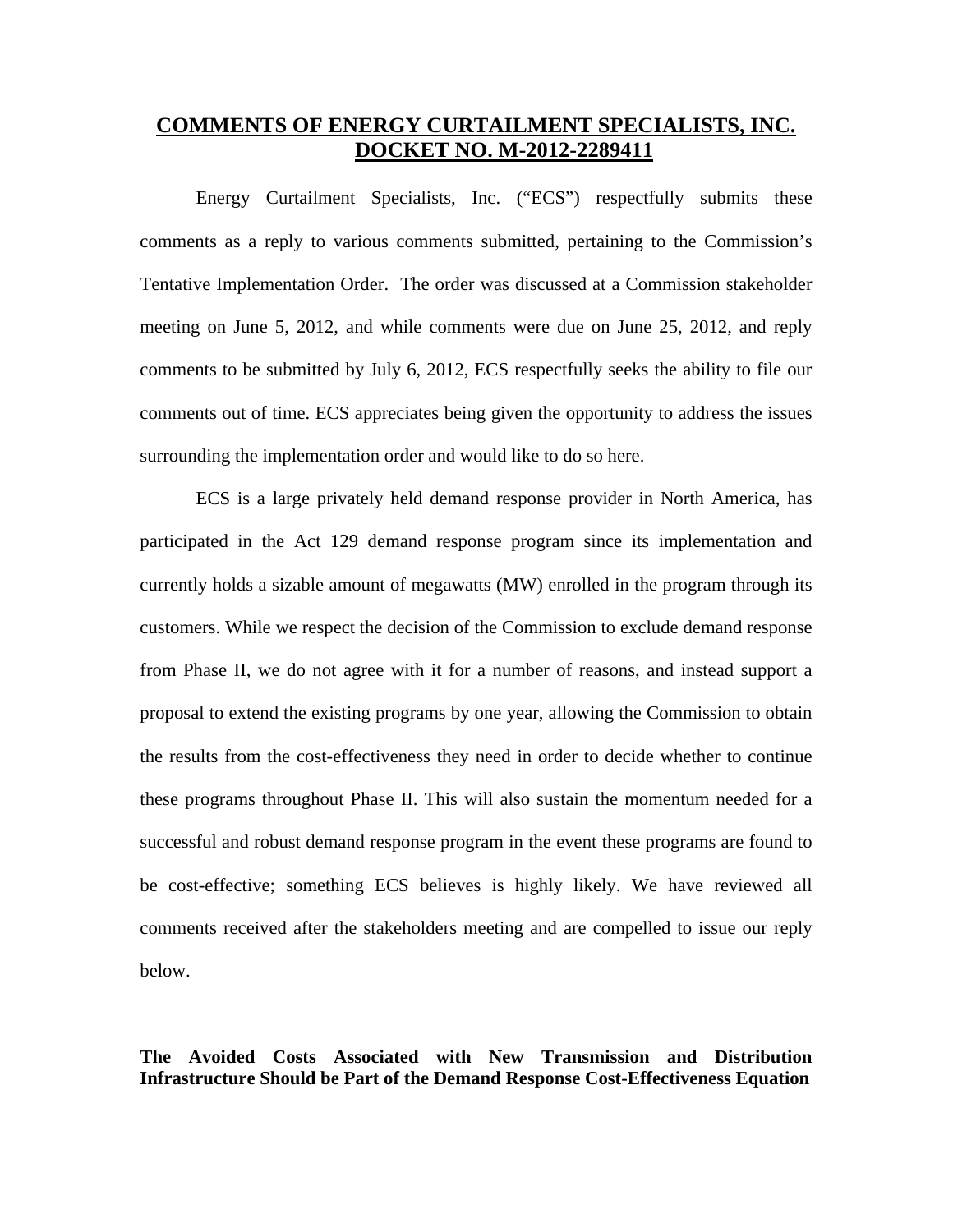

 ECS is in agreement with EnerNOC's solo comment that the Pennsylvania Total Resource Cost (TRC) methodology has failed to consider "the avoided cost of new transmission and distribution (T&D) infrastructure" when analyzing the costeffectiveness of demand response programs.<sup>1</sup> Historically, demand side management programs began to grow, in large part, because they effectively reduced the need for constructing and maintaining costly new generation. The overall purposes and benefits of demand response have not changed. By shaving off peak load during high demand periods, not only is stress alleviated from the power grid, but the need to substantiate more erratic weather patterns and a growing population with costly additional transmission and distribution lines becomes better contained and is often unnecessary.

 The Commission states under section *D: Cost-Benefit Analysis Approval Process*  that "[t]he purpose of using the TRC test … [is to] track the relationship between the benefits to customers and the costs incurred to obtain those benefits… [and to] determine whether ratepayers, as a whole, received more benefits (in reduced capacity, energy, **transmission, and distribution costs**) than the implementation costs of the EDCs' EE&C plans." [Emphasis added.] Clearly, if demand response is proven to reduce T&D costs, then, as per the Commission's own ruling, those benefits should be calculated into the overall cost-effectiveness of demand response programs.<sup>2</sup> Considering the positive results demand response has shown on curbing costly new T&D infrastructure<sup>3</sup>, which, in turn, creates cost savings for ratepayers and retail customers, ECS requests that the

<sup>&</sup>lt;sup>1</sup> See *Comments on Behalf of EnerNOC, Inc.* at 5<br><sup>2</sup> See also 66 Pa. C.S. §§ 2806.1(c)(3), (d)(2) and (m) by which the Commission based its decision regarding the TRC test. <sup>3</sup> See *Comments on Behalf of EnerNOC, Inc.* at <sup>6</sup>‐<sup>7</sup>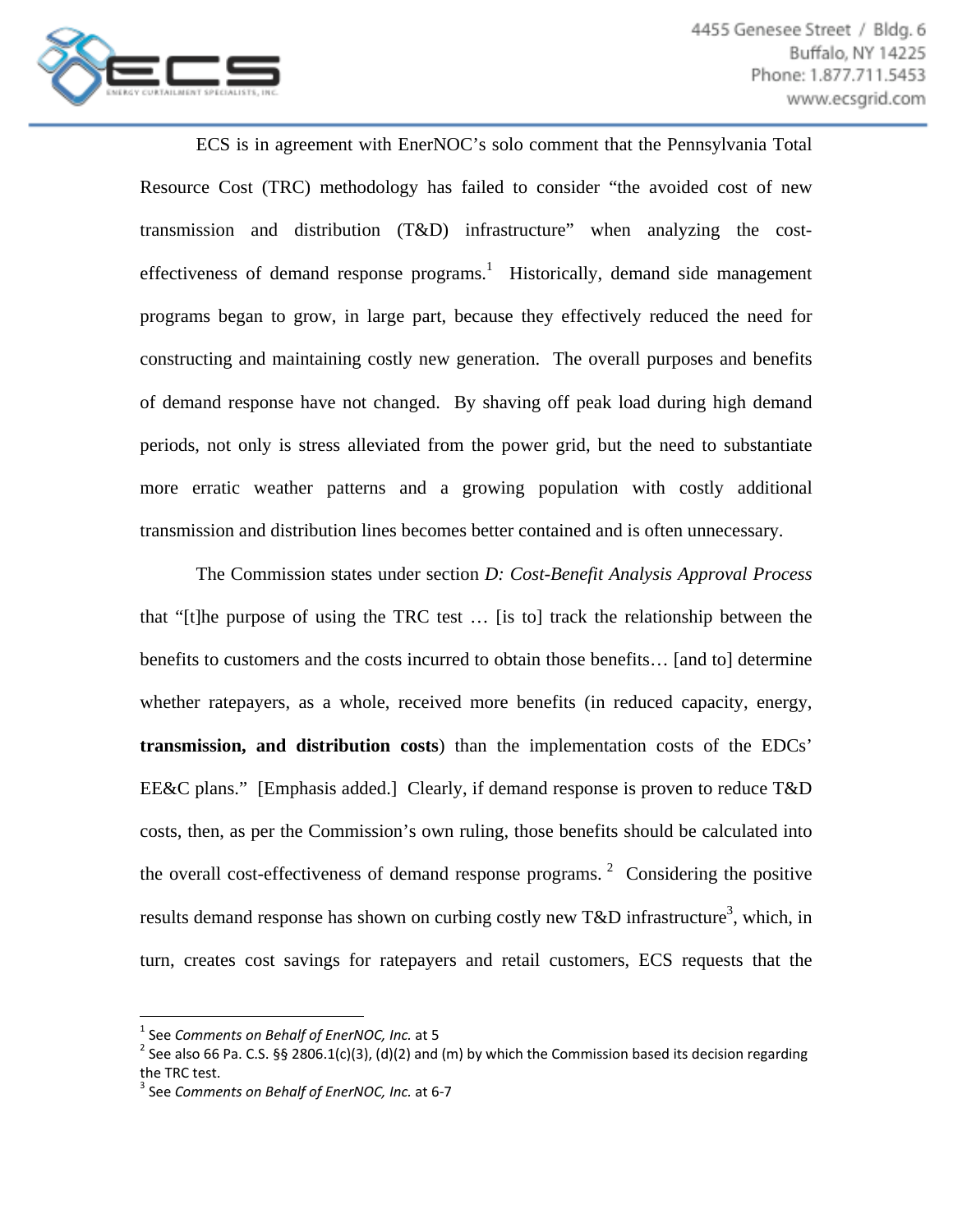Commission consider the same when analyzing the cost-effectiveness of demand response for Act 129's Phase II program.

### **A. No Language Exists in Act 129 Forcing the Commission to Eliminate Peak Demand Reduction Targets in Absence of a Cost-Effectiveness Report.**

ECS agrees with the interpretation of Act 129 described in comments made by the Joint Demand Response Supporters. While the draft language requires peak demand reduction requirements to be set if found to be cost-effective, there is no language, overt or obscure, that insinuates a duty of the Commission to restrict the implementation of peak demand reduction requirements before a cost-effectiveness analysis has been completed. What the Act *does* require is certain demand reductions to be made by the year 2017, and suspending these programs for three years would certainly run contrary to the statutory language. $4$ 

The Joint Demand Response Supporters go on to show that the legislative intent of the General Assembly shows a tenacity to ensure that the Act included a robust peak demand reduction program, operating continuously over time.<sup>5</sup> We agree with this finding. Why would the General Assembly implement reduction goals for 2017 while creating a scenario in which the programs put in place to reach that goal would go dark for three years? We believe a reading of the legislative intent, coupled with the plain reading of the statutory language shows conclusively that they did not intend to create such a scenario. We also find the comments of State Representative George especially helpful to the Commission in order to determine intent. As Rep. George points out, there

<sup>4</sup> See *Joint Demand Response Comments* at 6‐7.

<sup>5</sup> *Id*. At 7.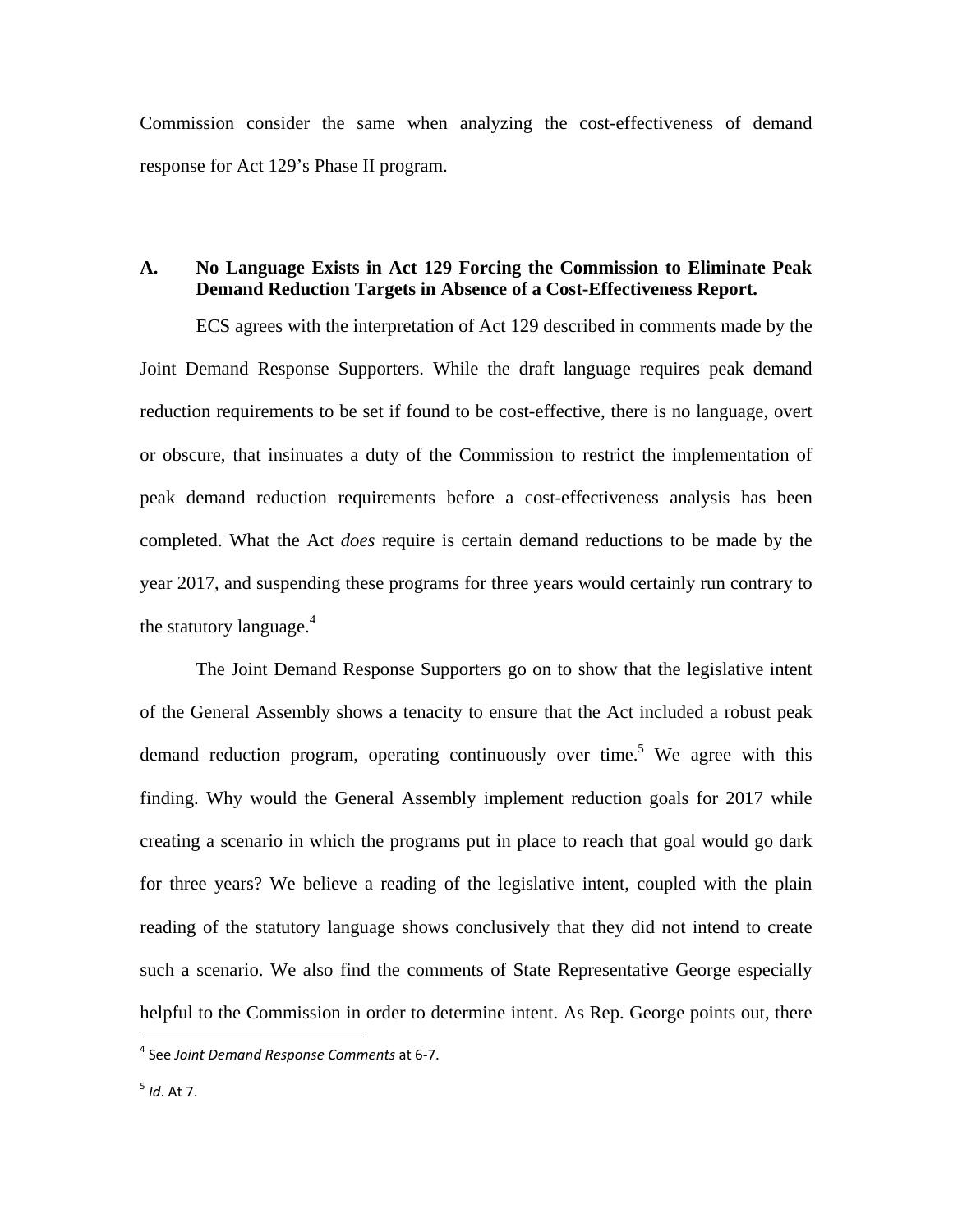

are already a plethora of studies that demonstrate great benefits to the consumers, the very people the Act was implemented to assist.<sup>6</sup> We are further encouraged-though in no way surprised-by his subsequent letter affirming tangible evidence that rural utilities save themselves an average of five million dollars per year.<sup> $\prime$ </sup>

This is not a new view for ECS, adapted at the eleventh hour in order to stave off the elimination of demand response programs from Phase II. When Act 129 was implemented, ECS-and we suspect other CSP's-signed our customers to multi-year contracts that go beyond Phase I because there was no doubt that the demand reduction programs implemented by Act 129 would be continuous. As covered in further detail below, demand response programs are not meant to be discontinued without cause because the implications to the participants are serious, further evidence that the General Assembly did not hold such intent.

# **B. The Commission Should Continue the Act 129 Demand Reduction Programs in Phase II, at Least by One Year in Order to Avoid Extensive Damage to Program Participants**

ECS agrees with the views of both the Joint Demand Response Supporters and the Office of the Consumer Advocate that significant damage to the long-term feasibility of the demand reduction goals of Act 129 will occur if these programs are blacked out.<sup>8</sup> Both filings identify the sizable amount of "stranded" costs that will occur if these already deployed programs are undermined by the Commission, costs that permeate both the commercial and residential programs. ECS supports the views of the Joint DR

 <sup>6</sup> See *Comments of Representative Camille "Bud" George* at 1.

<sup>7</sup> See *Additional Comments of Representative Camille "Bud" George* at 1.

<sup>8</sup> *Id*. At 8‐10; see also, *Comments of the Office of Consumer Advocate* at 10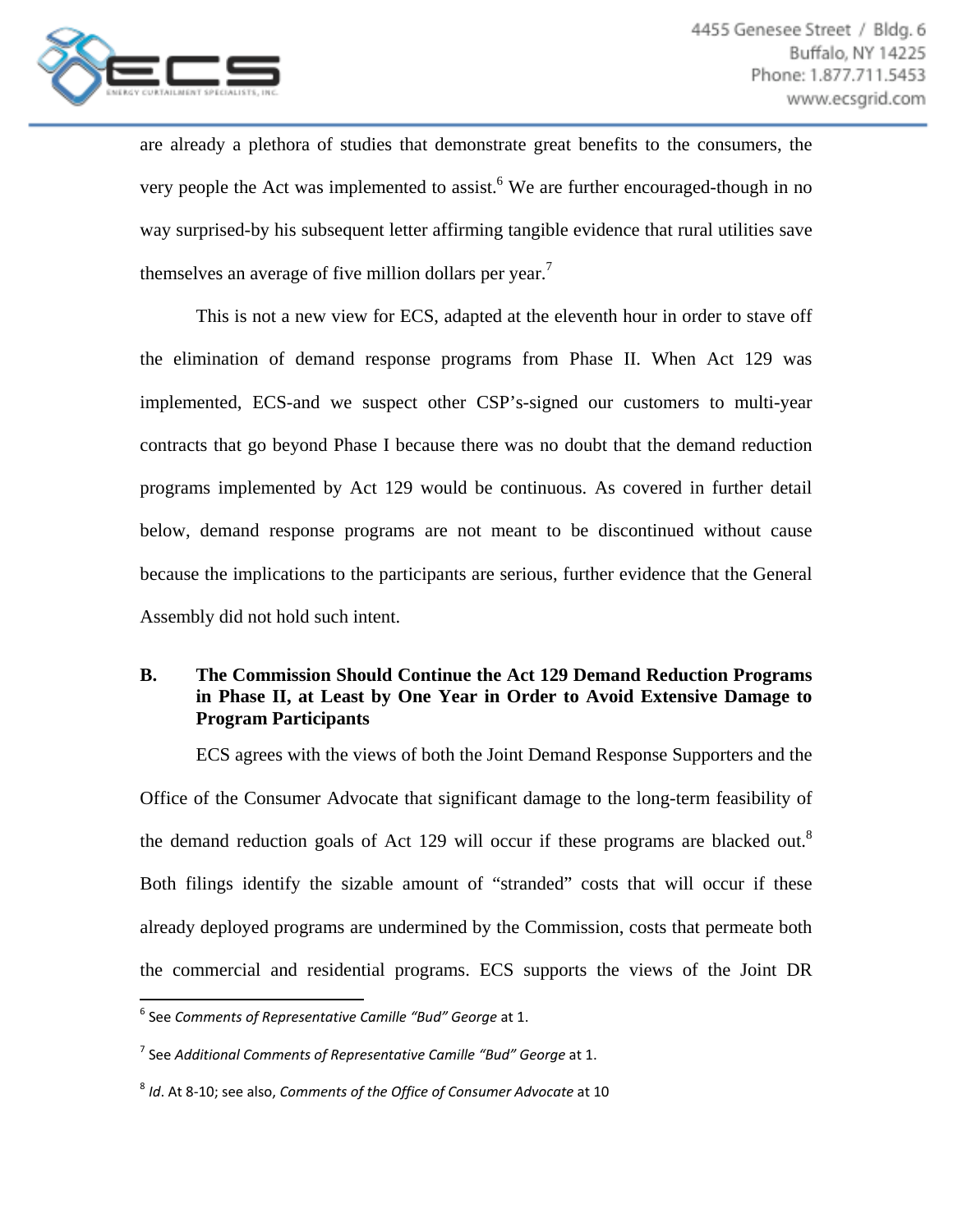Supporters; these programs require installation of metering, communications and DLC customer equipment, $\degree$  costs that have been paid in anticipation of the significant benefits these demand response programs will bring. As put so well by the OCA, "demand response programs, once implemented, should be sustained so that the continuing savings made possible by the initial investment in the programs can be realized."<sup>10</sup> ECS also echoes the warning of the Joint DR Supporters, that an interruption of demand response under the Act will skew the required cost-benefit analysis, requiring more activation in order to be beneficial.  $^{11}$ 

Currently there are thousands of customers committed to the programs under Act 129, many or even most of which are enrolled to multiple years of commitment. As the Joint DR Supporters explain, these programs are complex; they require extensive education and marketing costs, training staff as to the protocol during a reduction event and the benefits on both a macro (load reduction) and micro (individual customer) scale.<sup>12</sup> These burdens increase as the size of the customer and therefore the size of the reduction in MW increases. If the Commission is to cancel all demand response programs under Act 129 for 2013 without cause, it will be very difficult for the PUC to re-obtain those MW if the Commission finds that the programs were indeed cost effective.

<sup>9</sup> See *Joint DR Comments* at 9

<sup>10</sup> See *Comments of the Office of Consumer Advocate* at 10

<sup>11</sup> See *Joint DR Commen*ts at 10

 $12$  *Id* At 9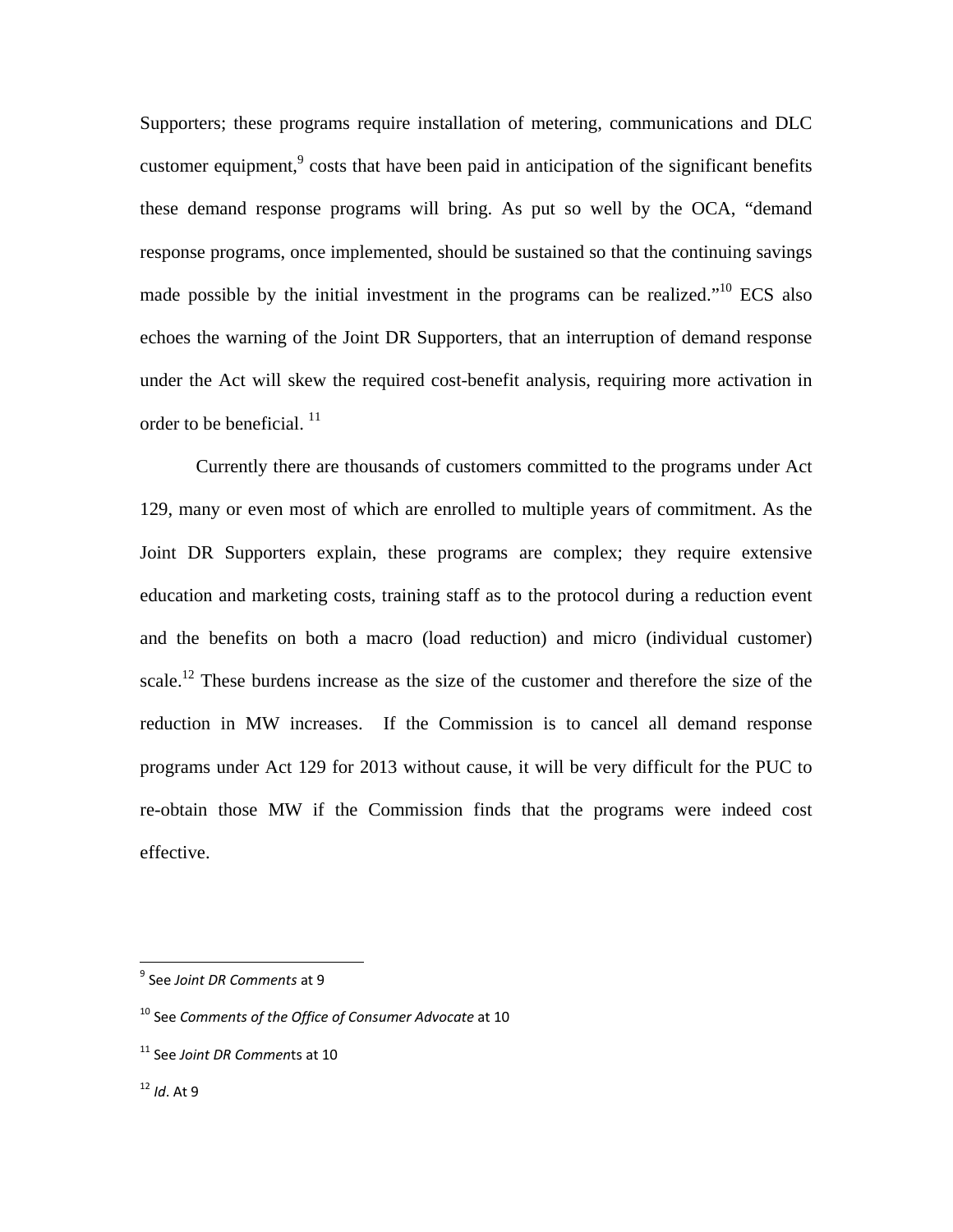

The damage to the customers cannot be understated. Those who manage the DR programs may likely lose their jobs in the event of a cessation (causing a need for rehiring/retraining of new managers when the programs are reinstated). The customer will be left without confidence that the PUC is supportive of demand response programs. The recruitment of new customers to replace them will be difficult without being able to give them the proper reassurance that their participation will be valued. Indeed this is why most similar programs are assumed to be cost-effective unless something drastic happens, such as a large exodus of customers or other indications of declining participation.

### **C. PJM Programs are not a Meaningful Replacement for Act 129**

Duquesne Light and the EDC's of Met Ed, Penelec, Penn Power and West Penn Power all urge the Commission to discontinue the peak demand reduction programs under Act 129, citing the competitive, market-based and robust programs of PJM as the proper venue for peak load reduction.<sup>13</sup> Duquesne goes so far as to call PJM's programs "duplicative" with the EDC-run programs backed by the General Assembly in Act 129.<sup>14</sup> We do not know how these EDC's came to this conclusion unless they simply do not want to run, administer, and manage peak demand reduction programs. The inescapable fact is that the PJM and Act 129 programs bear little semblance to each other and indeed do not provide similar benefits.

 <sup>13</sup> See *Comments of Metropolitan Edison Company et al* at 8‐9

<sup>14</sup> See *Comments of Duquesne Light* at 6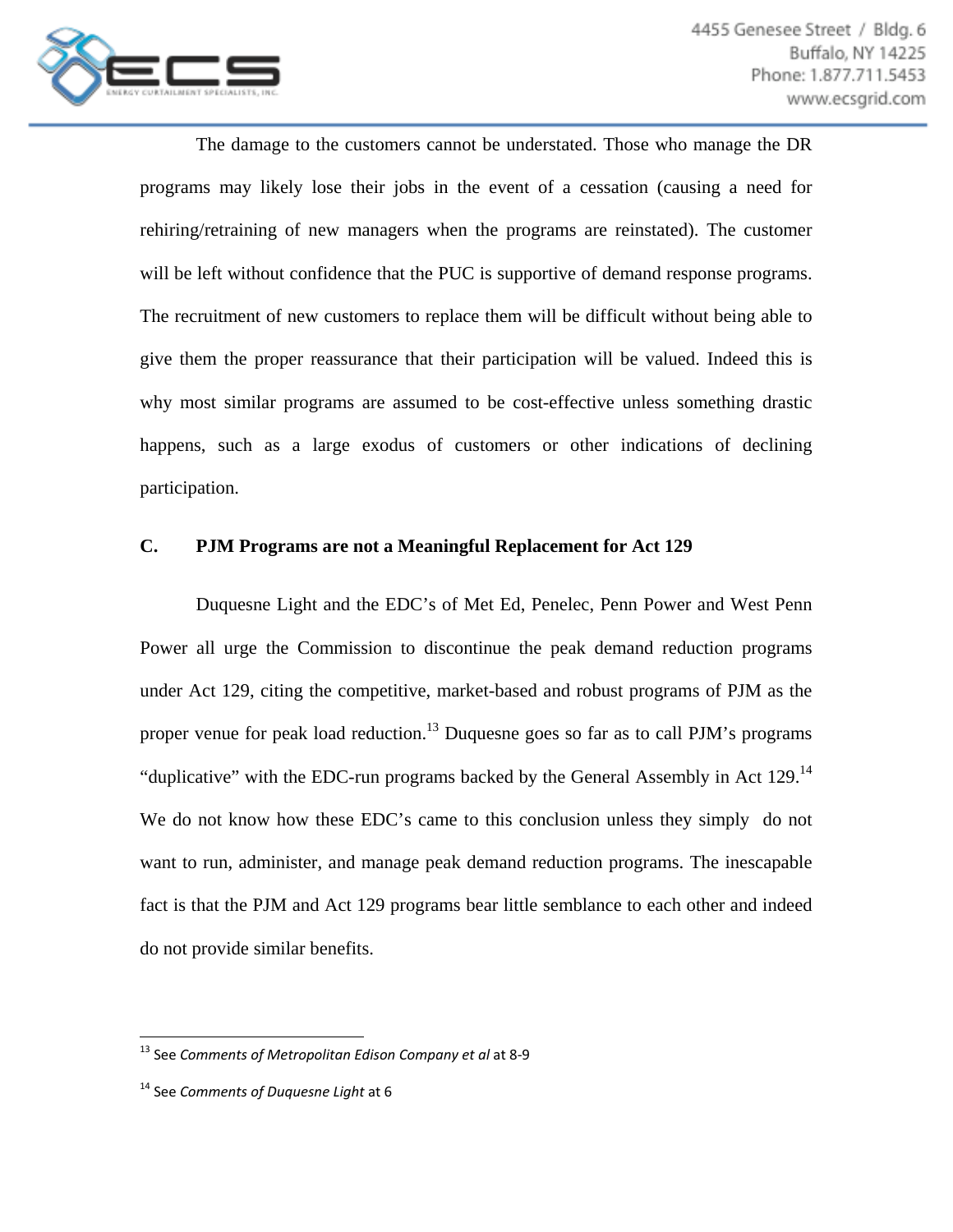The Office of Consumer Advocates lays out in their comments that PJM does not provide a tenable alternative for residential demand response programs because no means of funding even exists for these programs to sustain themselves in the present. The main economical facet of PJM involves bidding into the base residual capacity auction (RPM auction), designed to obtain commitments three years in advance.<sup>15</sup> Certainly the EDC's and Duquesne Light do not expect these residential programs to stay afloat without funding until 2015. If commenter's believe that the incremental auctions can provide the funding instead, they are similarly mistaken. The inconsistent and unpredictable prices obtained in these auctions are insufficient to operate any residential program that could provide even the slightest benefit to demand response.

ECS would like to reiterate to the Commission that it is impossible for PJM programs to serve as a suitable replacement for a continuation of Act 129 peak demand reduction programs when both programs seek reduction for completely different reasons. ECS will not reiterate the full argument by the Joint DR Providers laying out the differences between PJM and Act 129, but we feel there two points so important, so vital to understanding the importance of the Act 129 demand response programs, that we must stress our support for them. First, Act 129 programs are motivated by the ultimate goal of giving all Pennsylvanians access to reduced electricity bills. This is a goal that does not prejudice one utility to the next across the peak 100 hours of demand. PJM, on the other hand operates by giving financial incentive for customers reducing their power in times of *emergency*. This may often coincide with peak load, but that is certainly not

<sup>15</sup> See *Comments of the Office of Consumer Advocate* at 11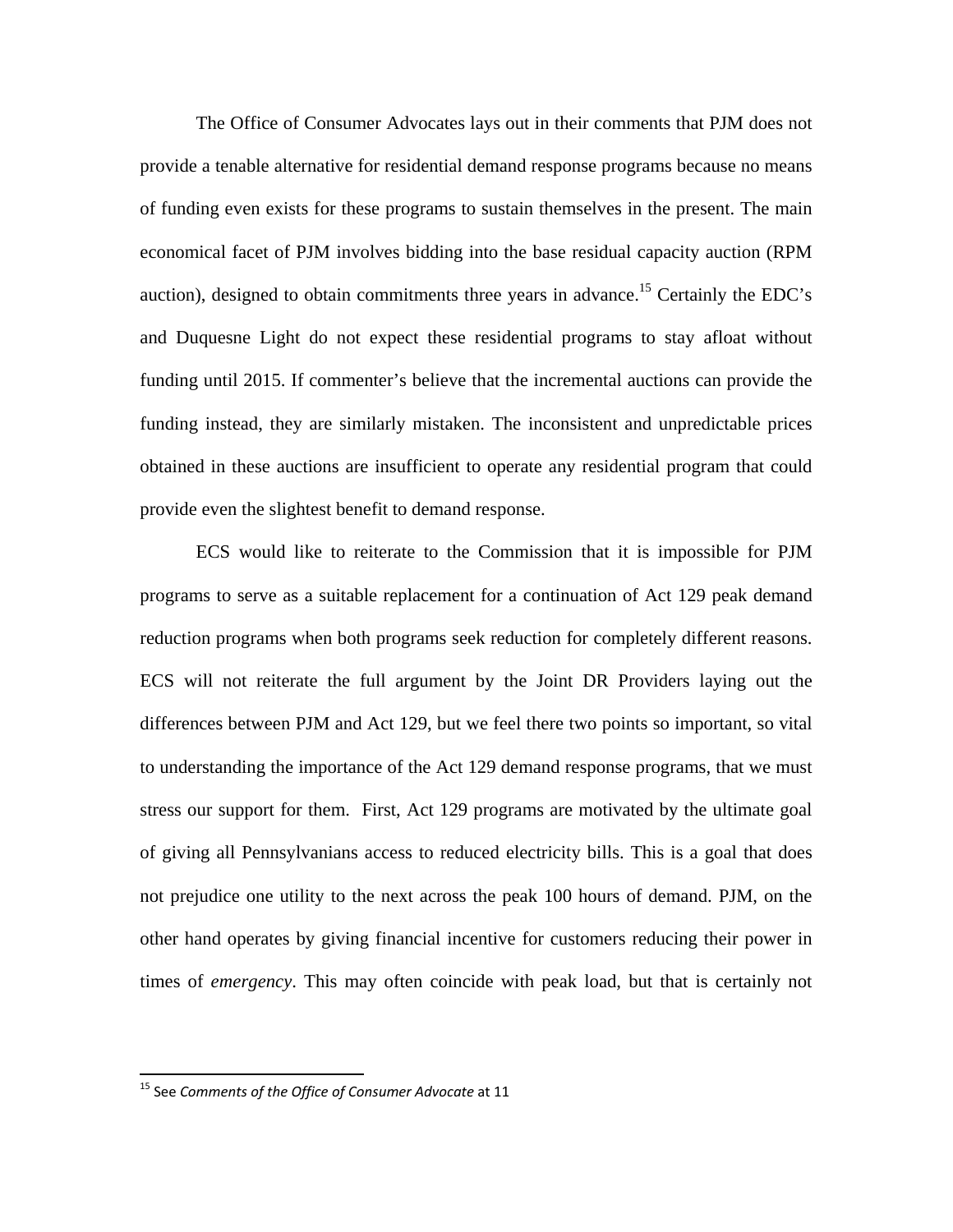

always the case.<sup>16</sup> These cases are dispatched regionally, which means that only a handful of customers may be actively reducing during an event. This is fundamentally opposite to the effect of 129; to be similar could mean customers in Bradford, Johnsonburg, and Ridgway would reduce and thus reap financial benefits while customers throughout the rest of the state see no reduction or benefit.

Second, PJM's ELRP allows customers to choose when to curtail, based on the price of energy and when it is convenient to that customer. This would not satisfy any of the peak load reduction targets set by the Commission in accordance with Act  $129$ <sup>17</sup> As for PJM's PRD, customers must allow, and be equipped for their load to be reduced without any action by the customer while at the same time being barred completely from participating in the energy market.<sup>18</sup> ECS is certain that based on these transparent and significant differences, the Commission can see that the programs of PJM will in no way serve as a replacement for those imposed in Act 129.

### **D. The Commission Should Amend Act 129's Top 100 Hours Methodology**

 ECS requests that the Commission, in its Final Order, approve and implement an alternative to the "Top 100 Hours Methodology" for demand response programs as allowed under Sec.  $2806.1(d)(2)$  of Act 129. ECS agrees with the multiple comments, already submitted to the Commission, that the "100 hours of highest demand" provision would be difficult to predict, costly, and counter-intuitive to Act 129's objective to ensure

 <sup>16</sup> See *Joint DR Comments* at 11‐13

<sup>17</sup> *Id*. At 13

<sup>18</sup> *Id*. At 13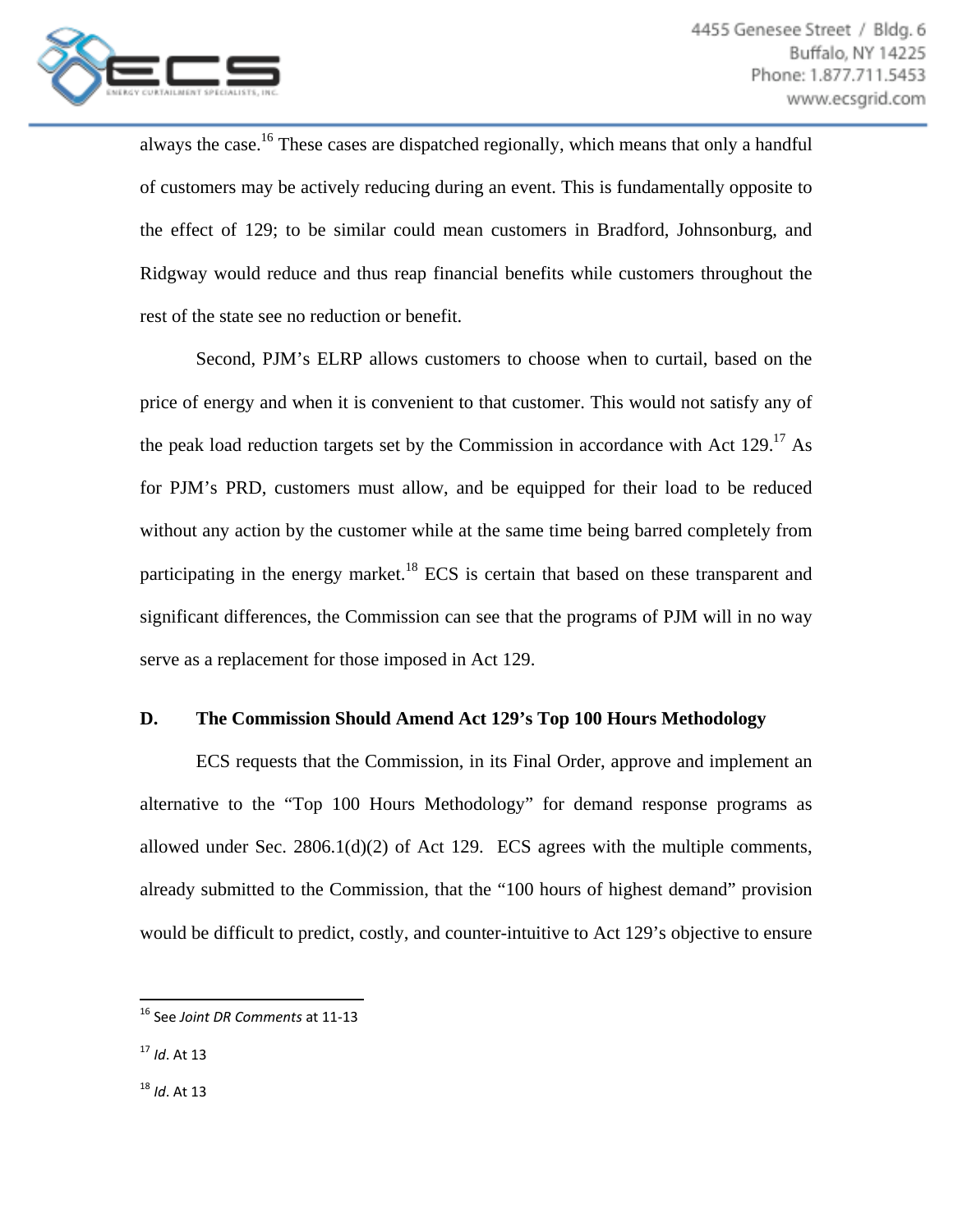cost-effective demand response programs. As already indicated by multiple other demand response supporters, curtailing "a minimum of 4.5% of annual system peak demand in the 100 hours of highest demand", as required in  $\S 2806.1(d)(1)$  would be difficult to accurately measure every annual peak period. Such a measurement would most likely compel DR providers to "over comply" those estimates as a means to cover any inaccurate predictions and ensure that the total 100 hours are properly met. <sup>19</sup> As noted by the Pennsylvania Office of Consumer Advocate (OCA), the "need to over comply has cost consequences which may reduce the comparative benefits of a more properly designed demand response program."<sup>20</sup>

 It is noteworthy to mention that some of the comments filed agree with the Commission's Tentative Order, to not implement demand response programs in Phase II, however they also stressed that the Commission should eliminate the "100 hours of greatest demand" and approve an alternative reduction in its place as per  $\S 2806.1(d)(2)$ .  $21$  That is, of course, should the Commission later decide to allow demand response back into Act 129's Phase II program. The joint comments of Metropolitan Edison Company, Pennsylvania Electric Company, Pennsylvania Power Company and West Penn Power Company comment on the necessity to "guess" and "over comply" with those 100 peak annual hours, and the increasing costs that over complying would create.<sup>22</sup> Duquesne Light Company, likewise, recommends an alternative to the "100 hours of highest demand" even though they support the Commission's decision to exclude DR from Phase

<sup>19</sup> See *Joint Demand Response comments* at 16‐17.; see also, *Comments of the Office of Consumer* Advocate at 12-14.<br><sup>20</sup> Comments of the Office of Consumer Advocate at 12-14<br><sup>21</sup> See Comments of Duquesne Light Company on the Commission's Energy Efficiency & Conservation Plan

*Tentative Implementation Order* at 5‐6; see also *Comments of Metropolitan Edison Company, et al.* at 9‐ 10

<sup>22</sup> See *Comments of Metropolitan Edison Company, et al.* at 9‐10;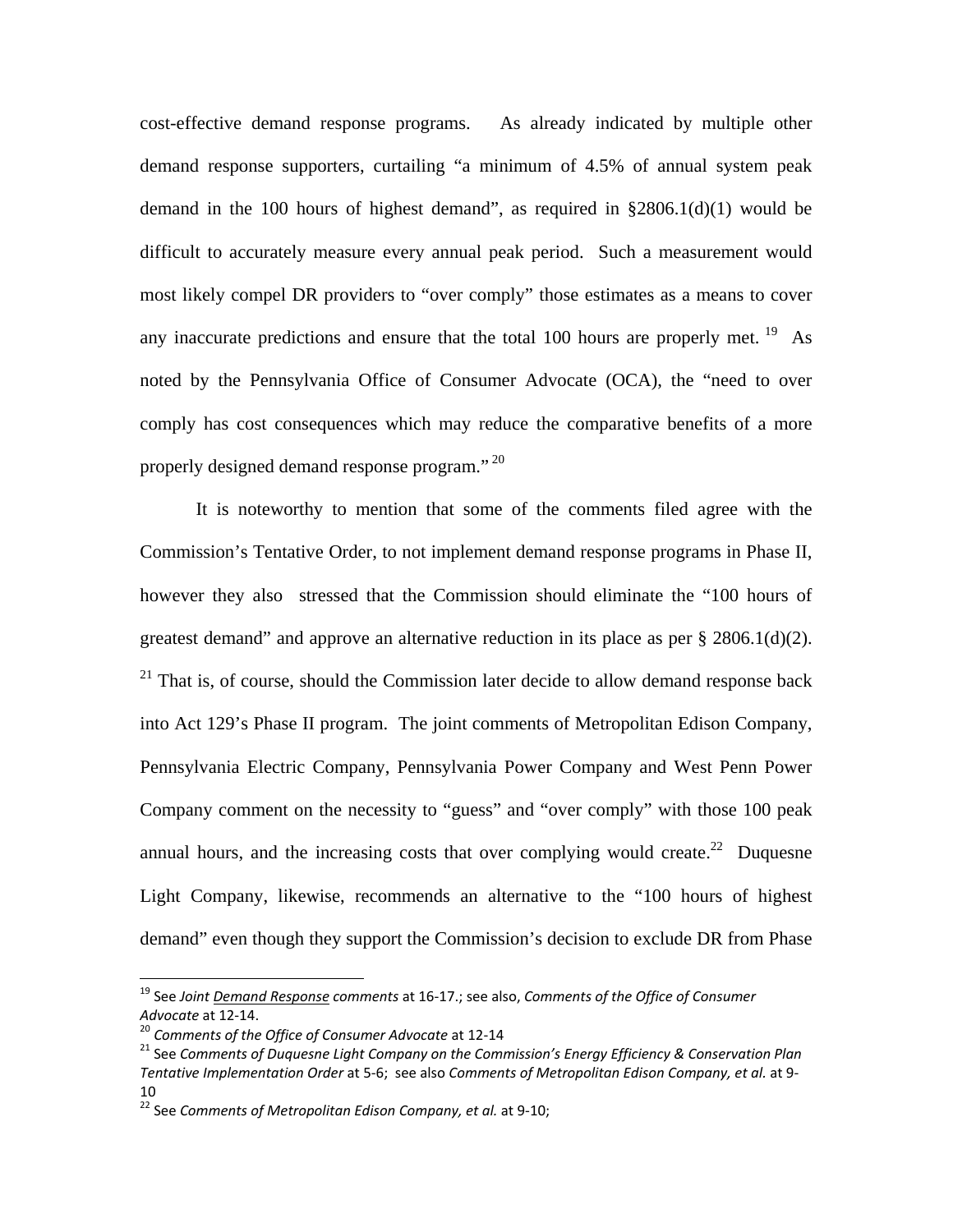

II.<sup>23</sup> All in all, whether a company is for or against implementing demand response in ACT 129's Phase II, the consensus seems clear that the Commission should eliminate the 100 hours of highest demand methodology and, instead, enact its right to create an alternative reduction plan. ECS is in agreement with multiple individual members in previous filings that Con Edison's Commercial System Relief Program ("CSRP") in New York State is a good example of an alternative method that can effectively curtail at least 4% of highest peak hours.<sup>24</sup>

## **Conclusion**

ECS deeply appreciates the opportunity to reply to comments pertaining to the Commission's Tentative Implementation Order. We find it imperative that the peak demand reduction programs currently in place be extended unless there comes a time where it is proven that they are not cost-effective. We believe those that oppose this do so only for their own benefit and not the long-term benefit of Pennsylvanians. We believe there is no language directing the Commission to cease the operation of their demand reduction programs in the absence of a cost-effectiveness test and we believe the legislative intent backs that up. ECS agrees with those that have highlighted the grave effect blacking out these programs will have both for customers and the long-term viability of peak demand reduction programs under Act 129. We do not accept the claims that PJM's demand response programs are suitable substitutes in the event the Act 129 programs are eliminated and echo the comments of those that have provided evidence to the contrary. Finally, we agree with the plethora of comments that object to the current

<sup>&</sup>lt;sup>23</sup> See Comments of Duguesne Light Company at 5-6;

<sup>&</sup>lt;sup>24</sup> See Joint DR Comments at 17: see also Comments of the Office of Consumer Advocate at 13-14